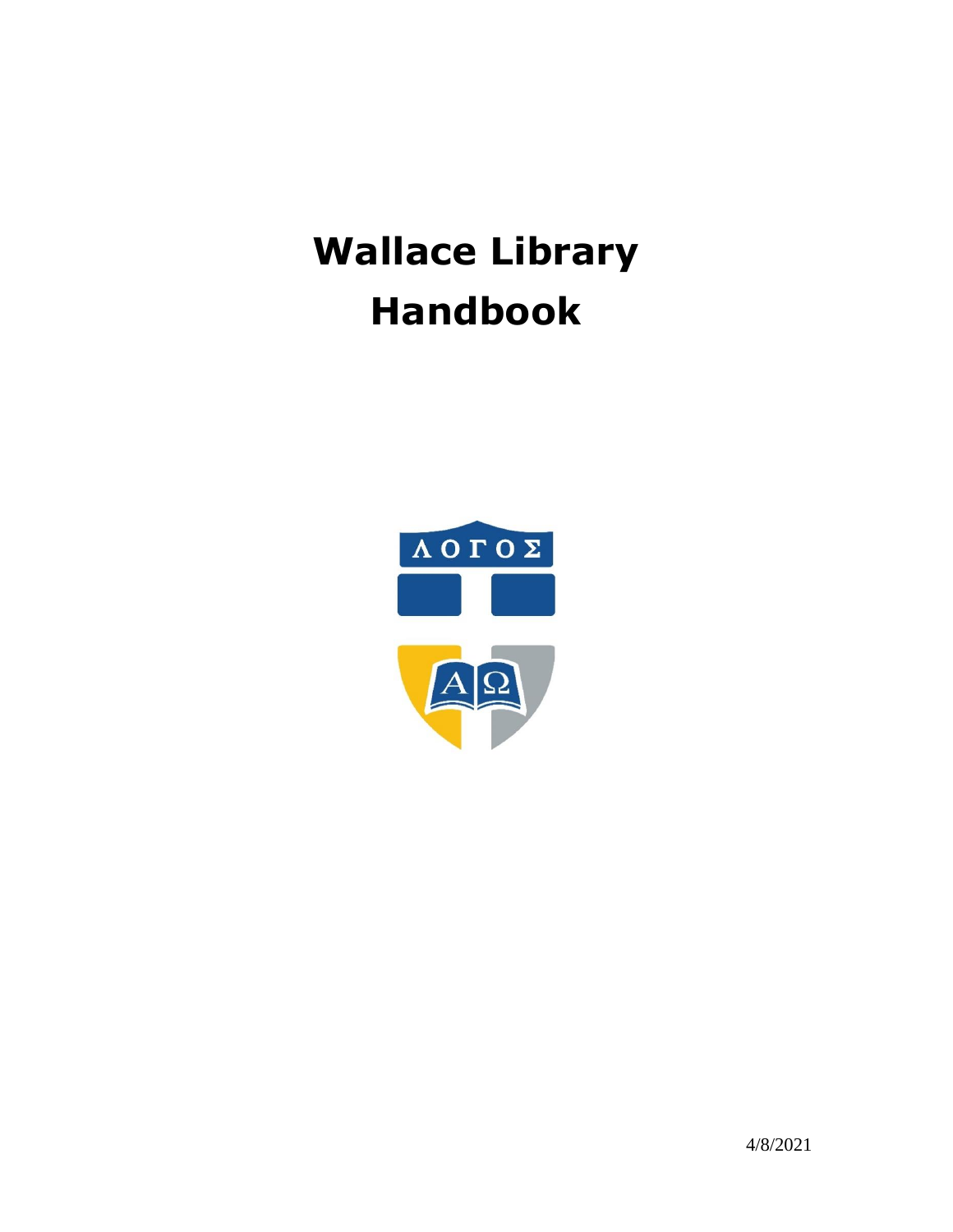#### **Table of Contents**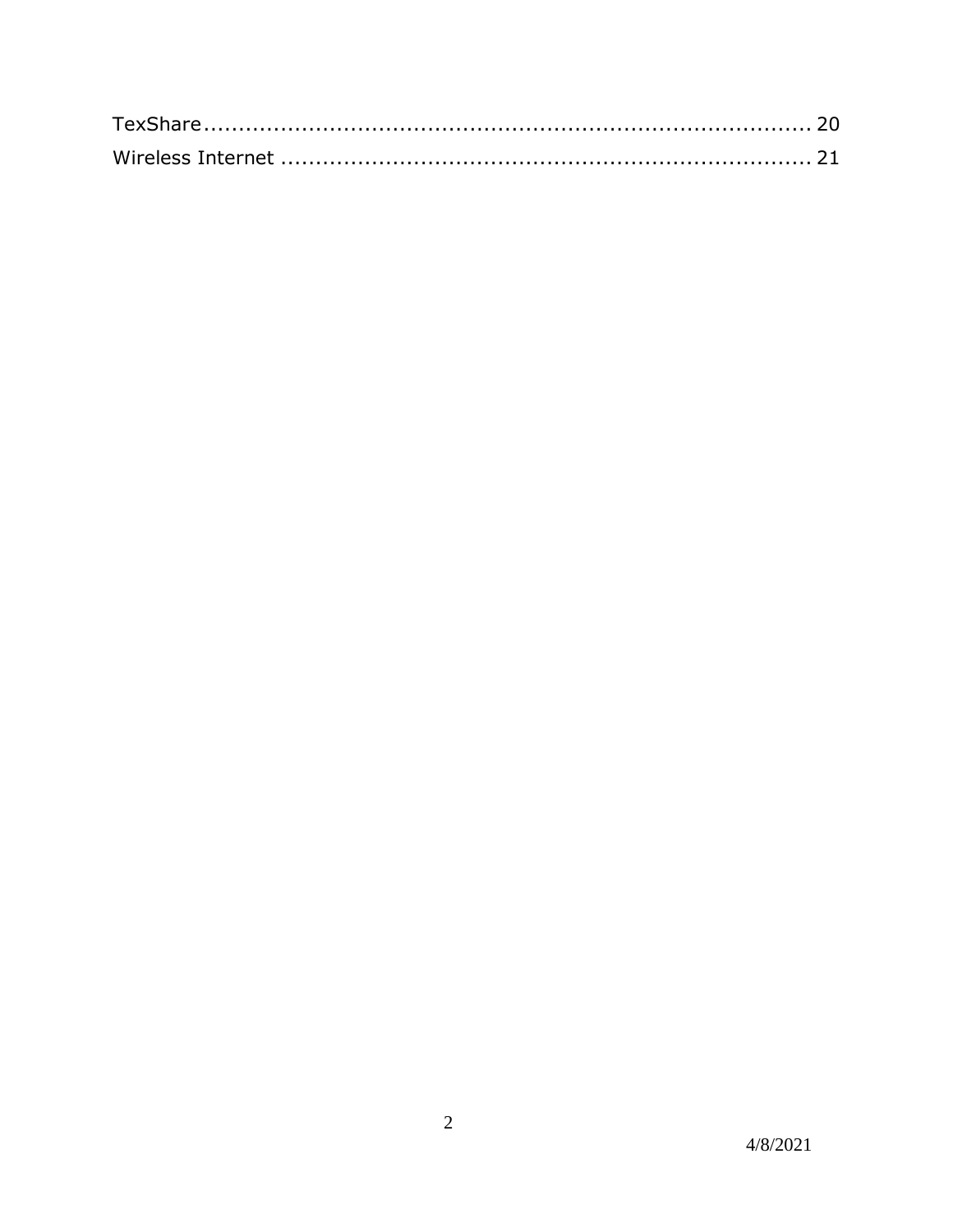# **About the Library**

Wallace Library, named for Mr. and Mrs. Robert Wallace, was the original Gaston Avenue Baptist Church building. It was built in 1904 and renovated in the late 1980s as the library for the college.

Access to the library is through the main college entrance. The library has three floors. The first floor holds the General collection, the Education Resource Room, study rooms, copier/scanner, and some print periodicals. The second floor has the service desk, library staff offices, the College Board Room, reserve books (behind service counter), New Books Shelf, the Reference area, and the library computer lab. The third floor has study rooms, the Bryant Conference Room, and Dr. W.A. Criswell's personal office and library moved from his home in Dallas after his death in 2002. Access to the Criswell personal office is granted by permission of the library director or president's office.

Library facilities are intended primarily for student and faculty use, although they are also available to the public on a limited basis.

Wallace Library is a member of TexShare, a statewide consortium of academic and public libraries administered by the Texas State Library and Archives Commission. Through the TexShare program students and faculty can borrow materials directly from other libraries that participate in the TexShare program.

The mission of Wallace library is to support the mission of the college by providing learning resources and services to support the research needs of students and faculty. The library's goals are to 1) acquire, organize, and make accessible print and electronic materials that are relevant to the curriculum of the college, 2) teach research skills to students, and 3) maintain a physical environment conducive for learning.

# **Archives**

The Wallace Library Archives exist to preserve documents, photographs, and objects related to the history and heritage of Criswell College. The archives are in the library offices on the main floor of the library. Access to the archives is by permission of the library staff. Items in the archives cannot be checked out or removed from the library office area, and in some cases can only be handled by library staff. Photocopying of archives materials is allowed with permission from the library staff. Permission to photocopy materials is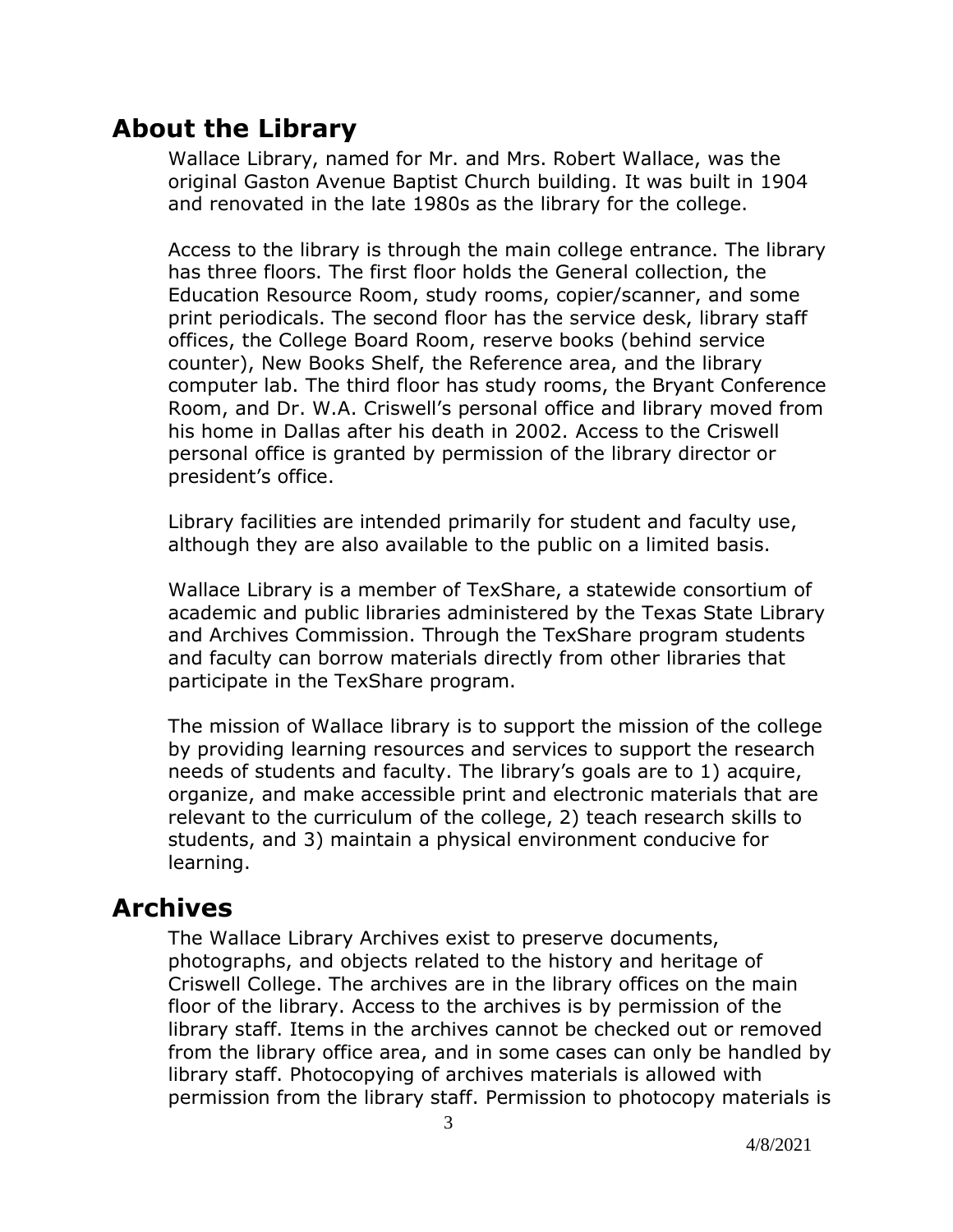limited by copyright restrictions, and the item's value, size, and physical condition. Selected items from the archives have been digitized and placed on the college website for public viewing. Access to the digital archives is either through the library catalog, or directly from a link on the library webpage under "Library Information & Helps."

# **Book Acquisition Recommendations**

The Wallace Library staff values patron feedback and input. Patrons are encouraged to recommend resources that would enhance the library collection. To make a recommendation follow these instructions:

*Locate the item at criswell.on.worldcat.org (searching by the ISBN is advised). Once the item is selected, click "E-mail" at the top of the description for the item. In the "Email address(es)" box enter [library@criswell.edu.](mailto:library@criswell.edu) In the "Subject" box enter "REC." In the "Message" box enter your full name and school email address. After entering all information click "Email record". If the item cannot be located in the catalog please send an email to [library@criswell.edu](mailto:library@criswell.edu) with the item information.*

# **Catalog**

The library has three computers for searching the collection, one on the main floor  $(2^{nd})$  and two on the first floor near the general books. The catalog can also be accessed by going to the college website and following the link sequence: Academics > Wallace Library > Library Catalog.

The catalog can also be searched on a mobile device criswell.worldcat.org/m

For help with accessing books and articles in the catalog, view the tutorial by selecting the "Library Information & Helps" tab on the library webpage, or contact the library for assistance.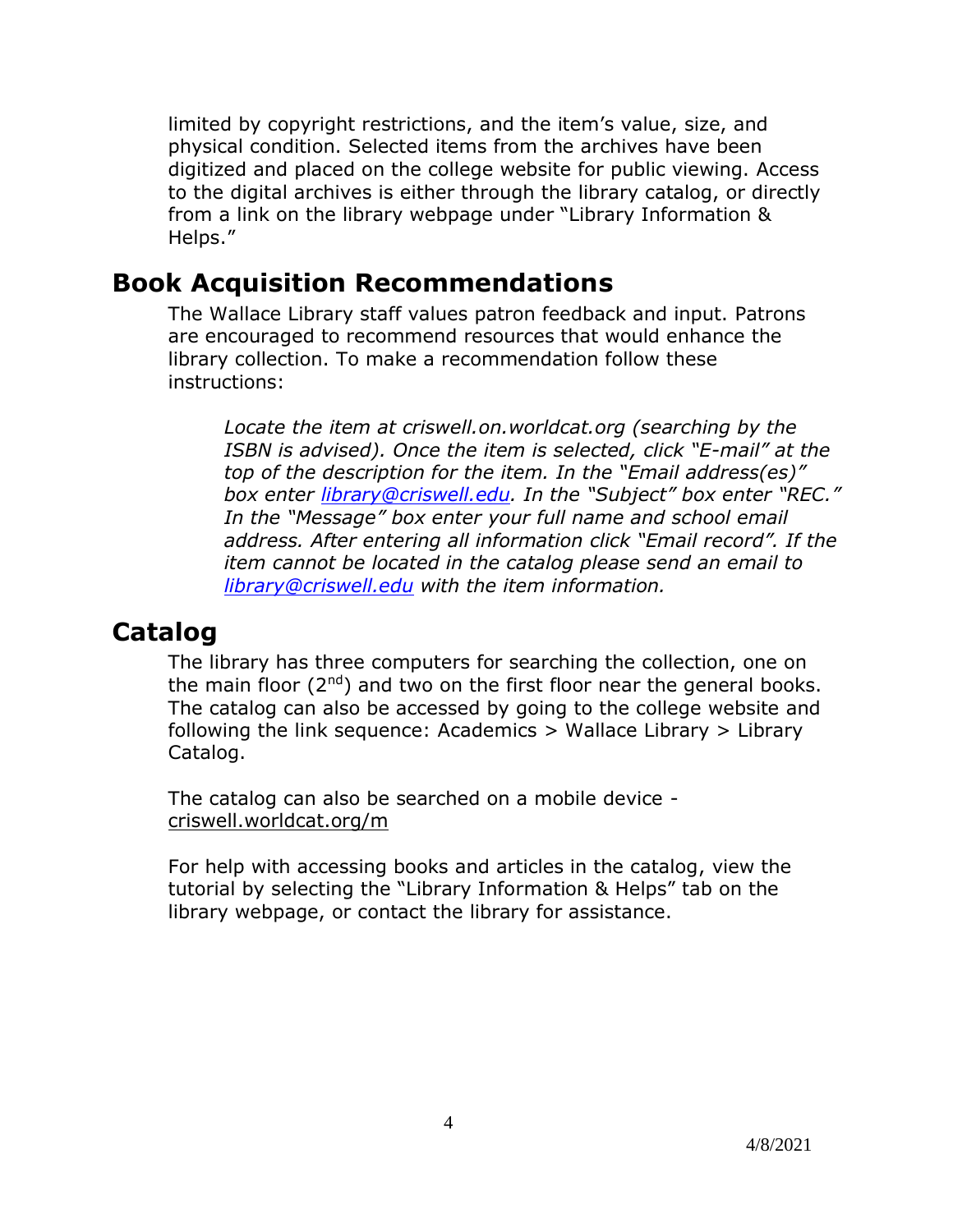| <b>CRISWELL</b><br>COLLEGE (AA)                                                                                                                          | Sign In<br>Library Links -           |
|----------------------------------------------------------------------------------------------------------------------------------------------------------|--------------------------------------|
|                                                                                                                                                          | * MyList<br>Chat with a librarian L' |
| Search Criswell College Library and beyond.                                                                                                              |                                      |
|                                                                                                                                                          |                                      |
|                                                                                                                                                          | $\alpha$<br><b>Advanced Search</b>   |
|                                                                                                                                                          |                                      |
|                                                                                                                                                          |                                      |
| Language: Cešina · Deutsch · English · Español · Français · Italiano · Mãori · Nederlands · Português · Svenska · 日本語 · 한국어 · 中文(開催) · 中文(開催) · mtrilvio |                                      |
| Copyright @ 2001-2016 OCLC All rights reserved.<br>Privacy Policy                                                                                        |                                      |
| Terms and Conditions                                                                                                                                     |                                      |

Wallace Library uses the Library of Congress Classification (LCC) system to organize books, as opposed to the Dewey Decimal System. LCC divides all knowledge into 21 classes. Each class has subclasses. For example, call numbers starting with 'B' are in a class dedicated to philosophy, psychology, and religion. This class is further divided into subclasses, such as 'BS' for the Bible.



 **1st Floor General Books Section**

Most of the books in Wallace Library fall into BR – BX sub classification. The numbers following the subclass letters range from 1 to 9999.99. These numbers further break down the subclass into smaller categories. The BT subclass, which the Library of Congress designated as 'Doctrinal Theology,' has a range for 'Christology' from 198-590.

The alphanumeric characters below the subclass are called the cutter numbers. Books will have either one or two cutter numbers. The first cutter number always has a decimal point at the beginning. It is important to remember that .M26 would come before .M6 as the latter is a larger number than the former.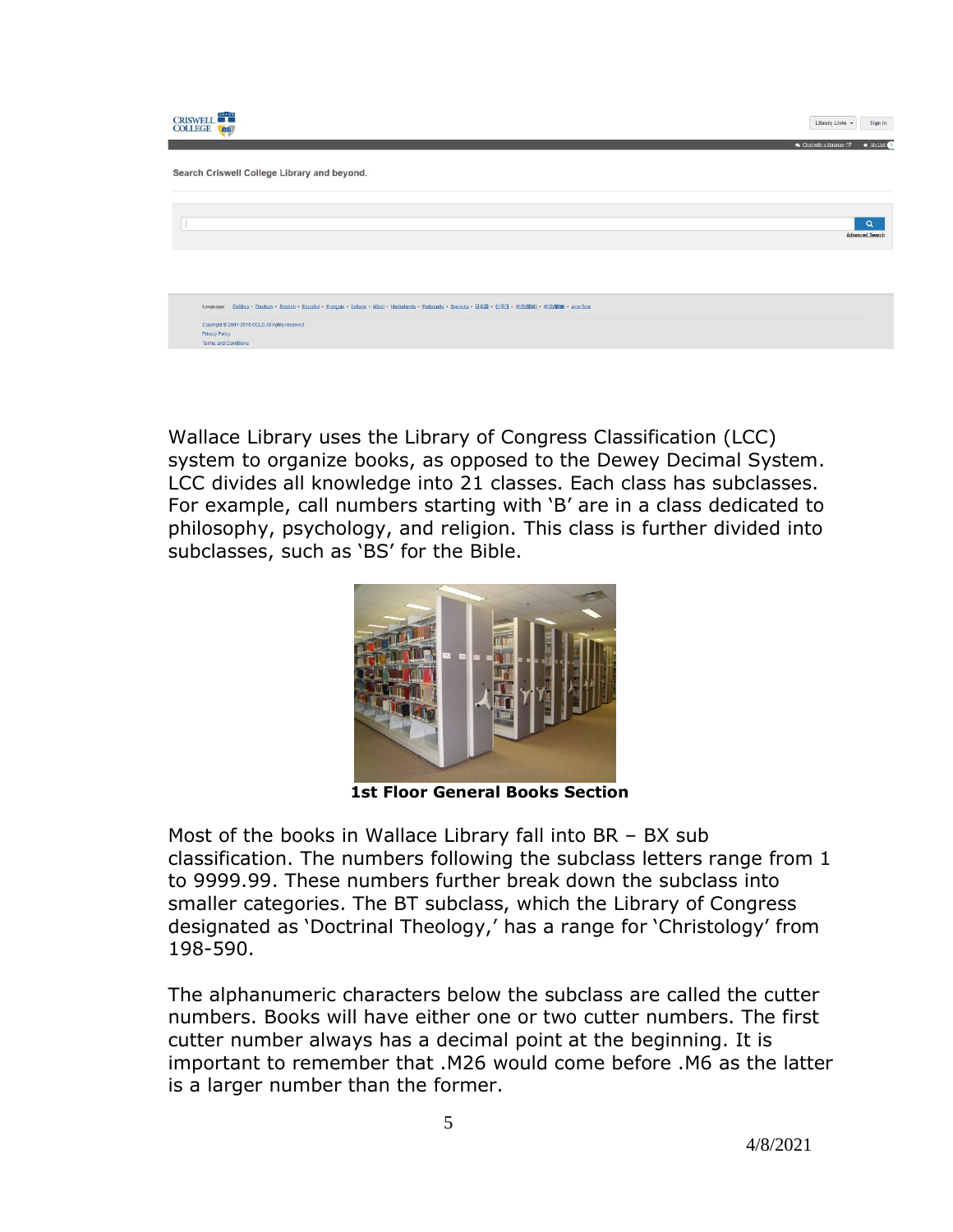For a more detailed list of classes and subclasses, go to this Library of Congress webpage: <http://www.loc.gov/catdir/cpso/lcco/>

# **Check-out/in**

1. Library materials are checked-out at the service desk. If no one is there, please ring the bell on the counter. Resources must be checked out before they can be taken from the library.



 **Main Floor Service Desk**

- 2. General collection books can be checked-out for 4 weeks at a time.
- 3. Books may be renewed twice and can be renewed online (see patron account), by email, phone, or in person. If the book has been requested by another patron, the book must be returned by the original due date. A hold can be placed on a book checked out in person, email, or by phone. The person who has placed a hold on a book that has been checked out will be contacted when the book is available. The book will stay in the hold status for five business days and if not collected it will be placed back on the shelf or given to the next person on the hold list.
- 4. A Criswell patron can contact the library to place a hold on a book not checked out. Unless arranged otherwise the book will be held at the service counter for 48 hours and then placed back on the shelf if not checked out.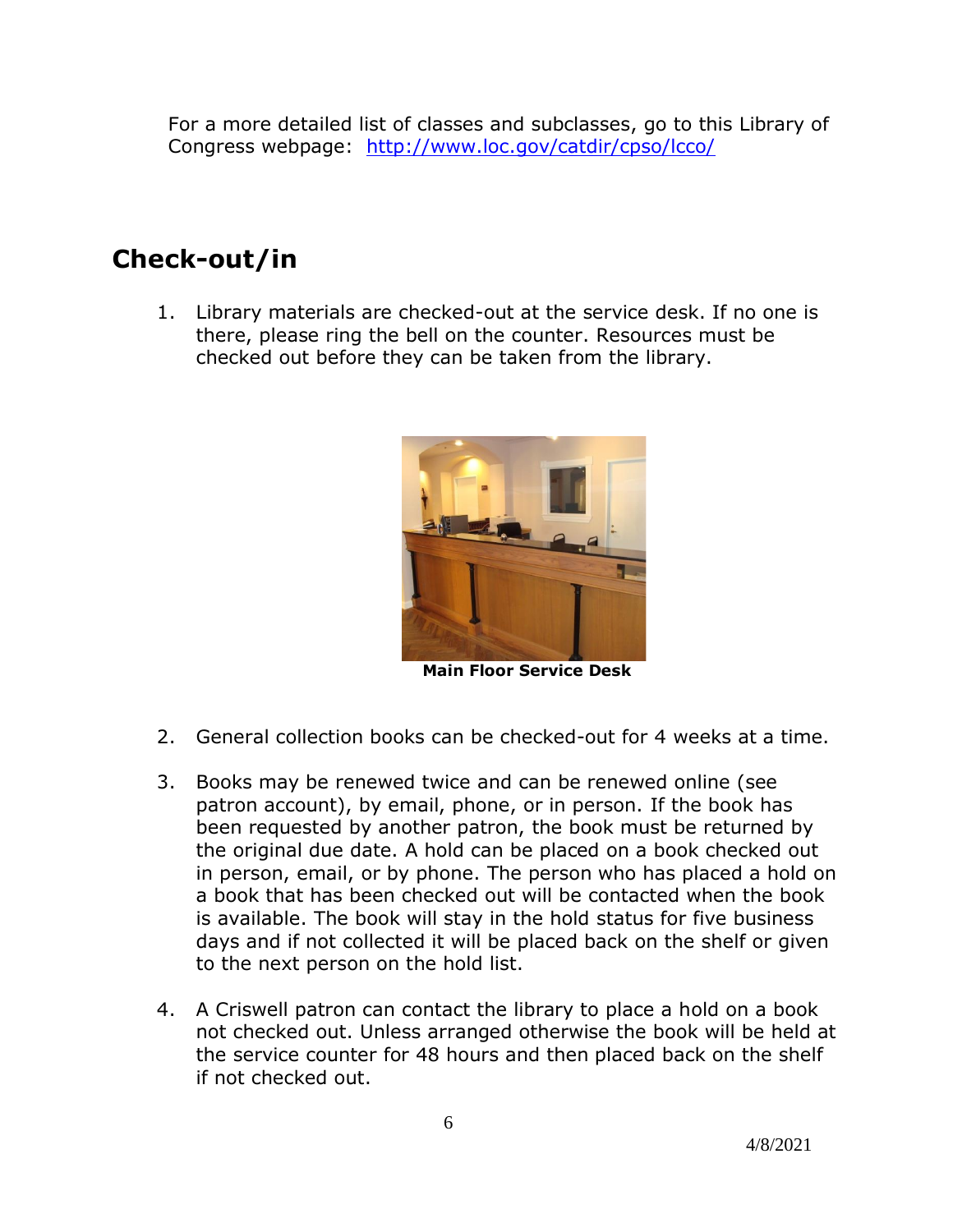- 5. Books in the Reference area cannot be checked-out.
- 6. A book return box has been placed in the main lobby of the college. Items placed in the box after 2pm will be checked in the next business day. Items unable to be placed in the box must be returned to the library service counter.
- 7. Students may return books by mail but are financially responsible for them if they are lost or damaged in the mail. Books will be checked in when they arrive, not when they are postmarked.
- 8. Criswell students must return all library materials at the end of the semester (check with staff for exact date). Students who are graduating must clear library accounts (all books returned, and fines paid - including TexShare) by the date set by the library, which is usually at least two weeks before commencement. Students needing items(s) for a few days past the end of the semester due date and do not want to pay late fees, must have their professor send an email to the library requesting an extension. Reserve books can be checked out after the end of the semester due date but must remain in the library. Students will not be able to register for classes, graduate, or receive grades/transcripts until their accounts are clear.
- 9. Students who are registered and have paid their tuition may start borrowing items one week before the first week of classes. Students not currently registered, and/or have not paid for tuition, can still borrow items using a TexShare card from another library (see *TexShare* below for more information). Patrons living in Criswell housing, and those working on a thesis and registered for RES603 the following semester, are permitted to check out books beginning the week after the end of the semester or during semesters they are not taking classes if there is no hold on their account.
- 10. TexShare card members from other institutions may borrow up to five books. (see *TexShare* below for more information). First time borrowers must complete a TexShare Patron Application.
- 11. In lieu of a TexShare card, Criswell graduates can apply for borrowing privileges if they live in the DFW area. There is an annual fee of \$10 a year for borrowing privileges. Borrowing is limited to five books at a time, with one renewal. Holds on books, and the use of ILL and Reserve books, are not permitted.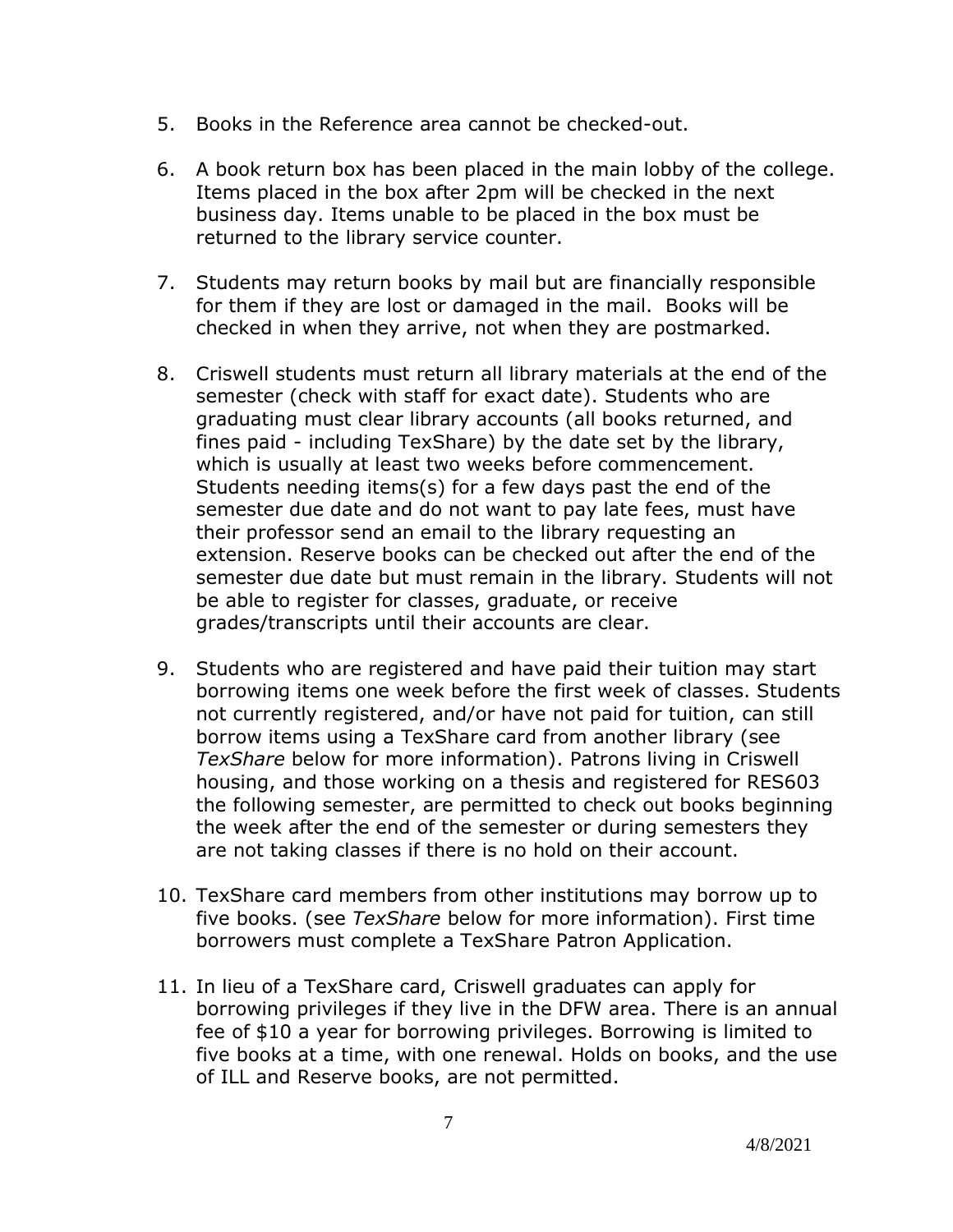| <b>PATRON TYPE</b>       | CHECK-OUT PERIOD | <b>BOOK LIMIT</b> | RENEWAL<br><b>PERIOD</b> | NUMBER OF<br><b>RENEWALS</b> |
|--------------------------|------------------|-------------------|--------------------------|------------------------------|
| <b>Criswell Student</b>  | 4 Weeks          | 50                | 4 Weeks                  |                              |
| <b>TexShare Patron</b>   | 4 Weeks          |                   | 4 Weeks                  |                              |
| <b>Criswell Graduate</b> | 4 Weeks          |                   | 4 weeks                  |                              |

# **Computer Lab**

There is a computer lab with a printer on the 2<sup>nd</sup> floor of the library in the Reference area. Printer paper packets with 25 sheets can be purchased at the service desk for 25 cents, or students can bring their own.

The computers are not able to play DVDs or CDs. A DVD player is available for two-hour check-outs at the library service desk. Headphones are also available for check-out to use with the DVD player.

The computer lab rules for all computers are:

- 1. The library lab is not open to the public.
- 2. Computer use should be consistent with the beliefs and values of Criswell College.
- 3. Lab use is for research and academic work, please limit recreational activity.
- 4. Always save work on a flash drive or the cloud.
- 5. Do not install software on lab computers.
- 6. Do not reconfigure computers or personalize desktops.
- 7. Do not use the computer lab printer for large printing jobs (over 50 pages).

Use of the computers should not hamper or interfere with the ability of other students to do academic work.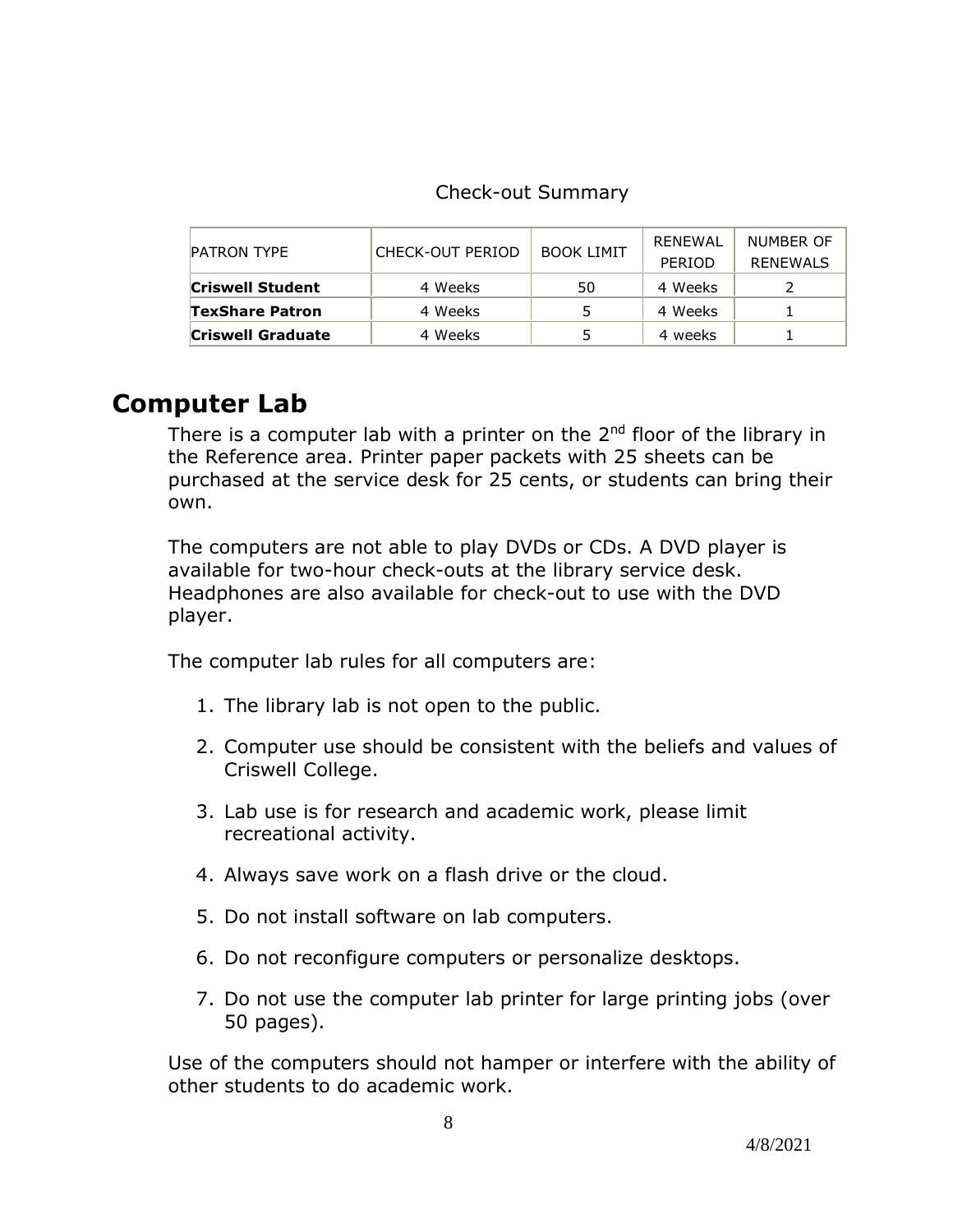### **Contacts**

If you are not in the library and have any requests, questions, or comments, please go to our website or contact us at 214-818-1348 (Service Desk), or 214-818-1327 (Director of Library Services), or 214-818-5433 (College Front Desk), or you can send an email to [library@criswell.edu.](mailto:library@criswell.edu)

| <b>ACADEMICS</b>                                                                                                                                                                           |                                                                                                                                                                                   | <b>Wallace Library</b>                                                                                                                                                                                                                                                                                                       |                                                                                      |  |  |  |  |
|--------------------------------------------------------------------------------------------------------------------------------------------------------------------------------------------|-----------------------------------------------------------------------------------------------------------------------------------------------------------------------------------|------------------------------------------------------------------------------------------------------------------------------------------------------------------------------------------------------------------------------------------------------------------------------------------------------------------------------|--------------------------------------------------------------------------------------|--|--|--|--|
| Degrees<br>Welcome from Academics<br>Criswell 360°<br>Meet the Faculty<br>Wallace Library<br><b>Catalog Search</b><br><b>Databases</b><br>Library Information & Help<br>Academic Resources | see the Information and Helps page.<br>Library Service Desk: 214.818.1348<br>Library email: library@criswell.edu<br>Facebook: Wallace Library<br>Director or Associate Librarian. | Wallace Library supports the mission of Criswell College by<br>providing access to academic resources and assisting with the<br>research needs of faculty and students. Resources include the<br>catalog and electronic databases. For additional resources, please<br>Request research assistance by contacting the Library | Wallace Library The dome of the historic<br>Wallace Library on campus in Dallas, TX. |  |  |  |  |
|                                                                                                                                                                                            | <b>Regular Library Hours</b><br>Monday                                                                                                                                            | 7:30am - 10:00pm                                                                                                                                                                                                                                                                                                             |                                                                                      |  |  |  |  |
|                                                                                                                                                                                            | Tuesday                                                                                                                                                                           | 7:30am - 10:00pm                                                                                                                                                                                                                                                                                                             |                                                                                      |  |  |  |  |
|                                                                                                                                                                                            | Wednesday                                                                                                                                                                         | 7:30am - 10:00pm                                                                                                                                                                                                                                                                                                             |                                                                                      |  |  |  |  |
|                                                                                                                                                                                            |                                                                                                                                                                                   |                                                                                                                                                                                                                                                                                                                              |                                                                                      |  |  |  |  |

# **Copier/Scanner**

The copier is located on the first floor of the library. Copying is free but requires paper. Paper can be purchased at the service desk for 25 sheets for 25 cents. Copies made to a flash drive are free. The copier is available to the public for research purposes only.

### **Databases**

Wallace Library subscribes to several databases to assist you in searching for materials. They are listed on the library webpage under 'Databases.' Use of these databases is limited to Criswell College students, faculty and staff, and for non-commercial, educational, or personal research purposes only.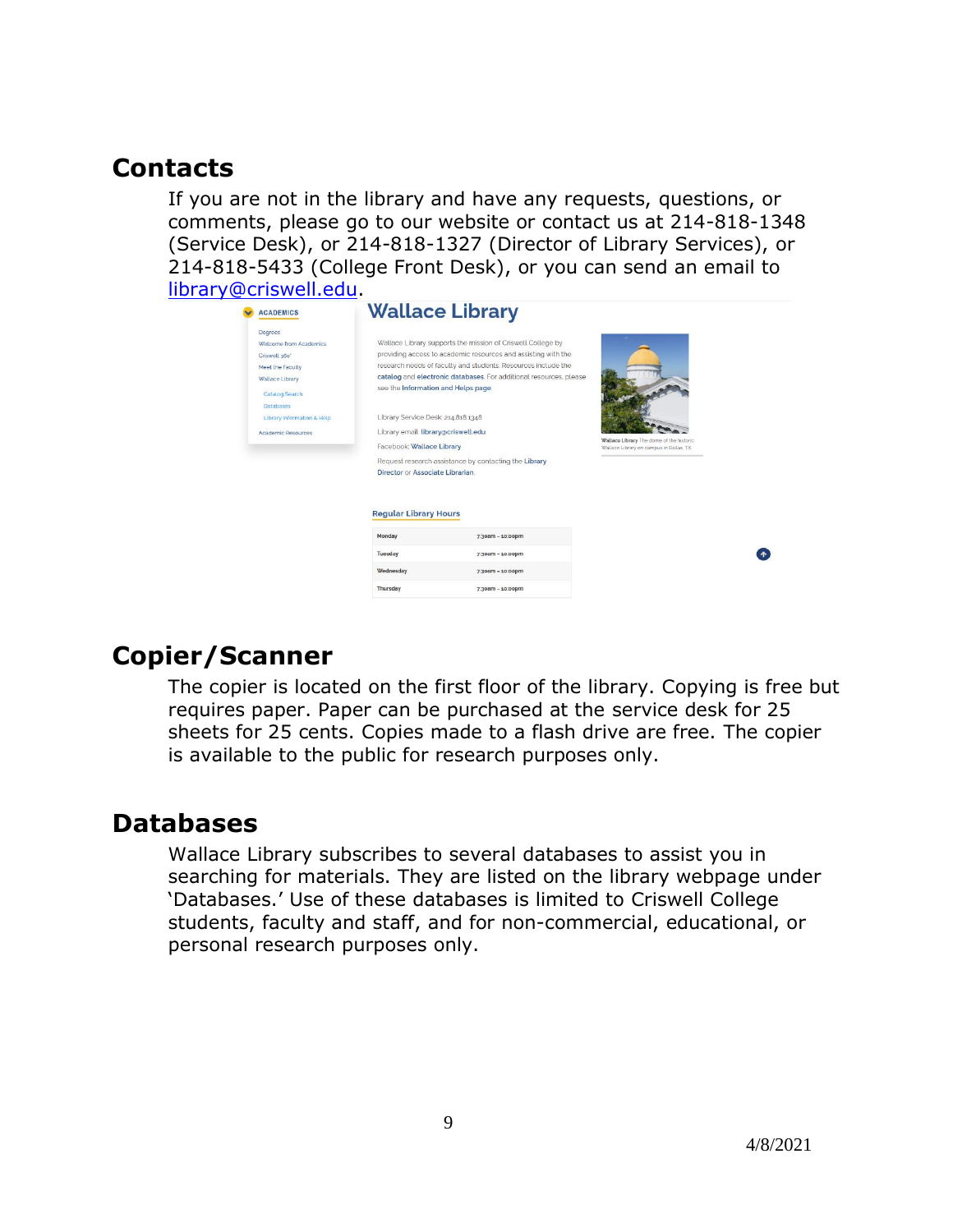

Articles in some of these databases are full-text. Those that are not might be in Wallace Library's print and online journal collection. If we do not have a copy of the article, it can be requested through Interlibrary Loan (ILL) at the service counter.

# **Disability Access**

Wallace Library will personally assist individuals with disabilities in locating, accessing, and borrowing materials. A wheelchair accessible entrance is located at the rear of the building on the first floor (corner of Haskell Ave. and Bird St.). The library staff can be contacted by phone at the service desk and will help at the door. Each floor of the library is accessible by elevator.

# **Donations**

Criswell College Wallace Library gladly accepts new or gently used materials that are relevant and beneficial to the collection or would benefit students in the library's free book section. Please note the following:

1. Donated items in which the library already has several copies, or for various reasons are not added to the collection, will be offered to students for free.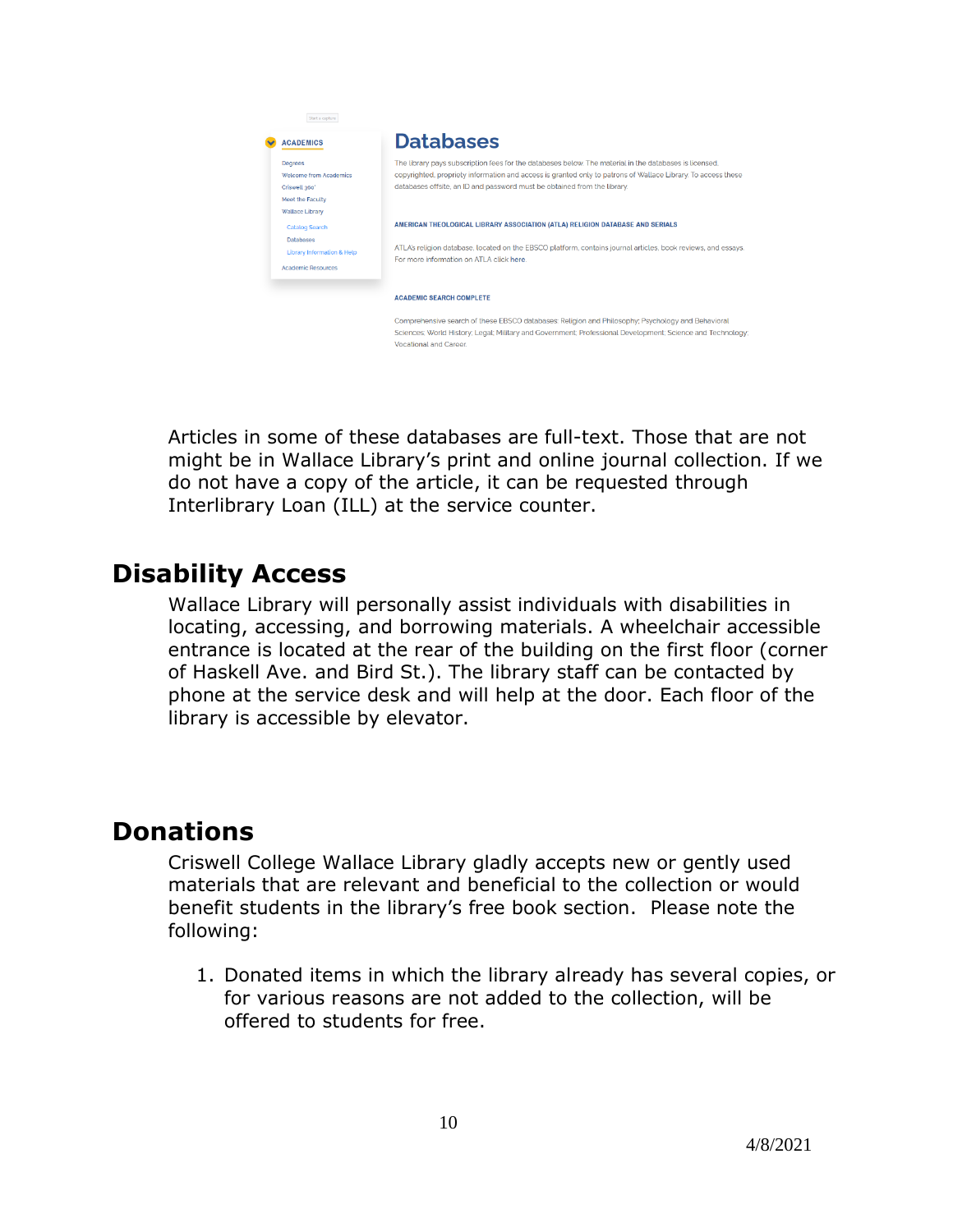- 2. Tax receipts for donations can be obtained at the college business office. The donor must assign the value to the donation.
- 3. Due to limited staffing and storage, large donations must have the approval of the library director.
- 4. A "gift" plate can be placed in donated books at the request of the donor.

# **EBooks EBSCO/TREN**

The library has access to over 150,000 eBooks from a variety of disciplines including religion, philosophy, education, and psychology. Most eBooks can be accessed 24/7, others can be checked out for 1 to 3 days—but a free EBSCO account is required.

Theological Research Exchange Network (TREN) contains over 20,574 theological thesis/dissertation titles representing research from as many as 135 different institutions. For help with downloading TREN documents see the "Tutorial" videos on the library webpage or contact the library for assistance.

# **Facilities and Materials Use**

- 1. Library use should be consistent with the beliefs and values of Criswell College.
- 2. Conversations should be kept at a level that will not distract others.
- 3. Cell phone conversations are discouraged in the library, though short conversations can be held in the stairwell. Alerts on cell phones for incoming calls should be set to the silent mode or a low level.
- 4. Do not re-shelve library materials; please place them on the tables or book trucks for library staff to process.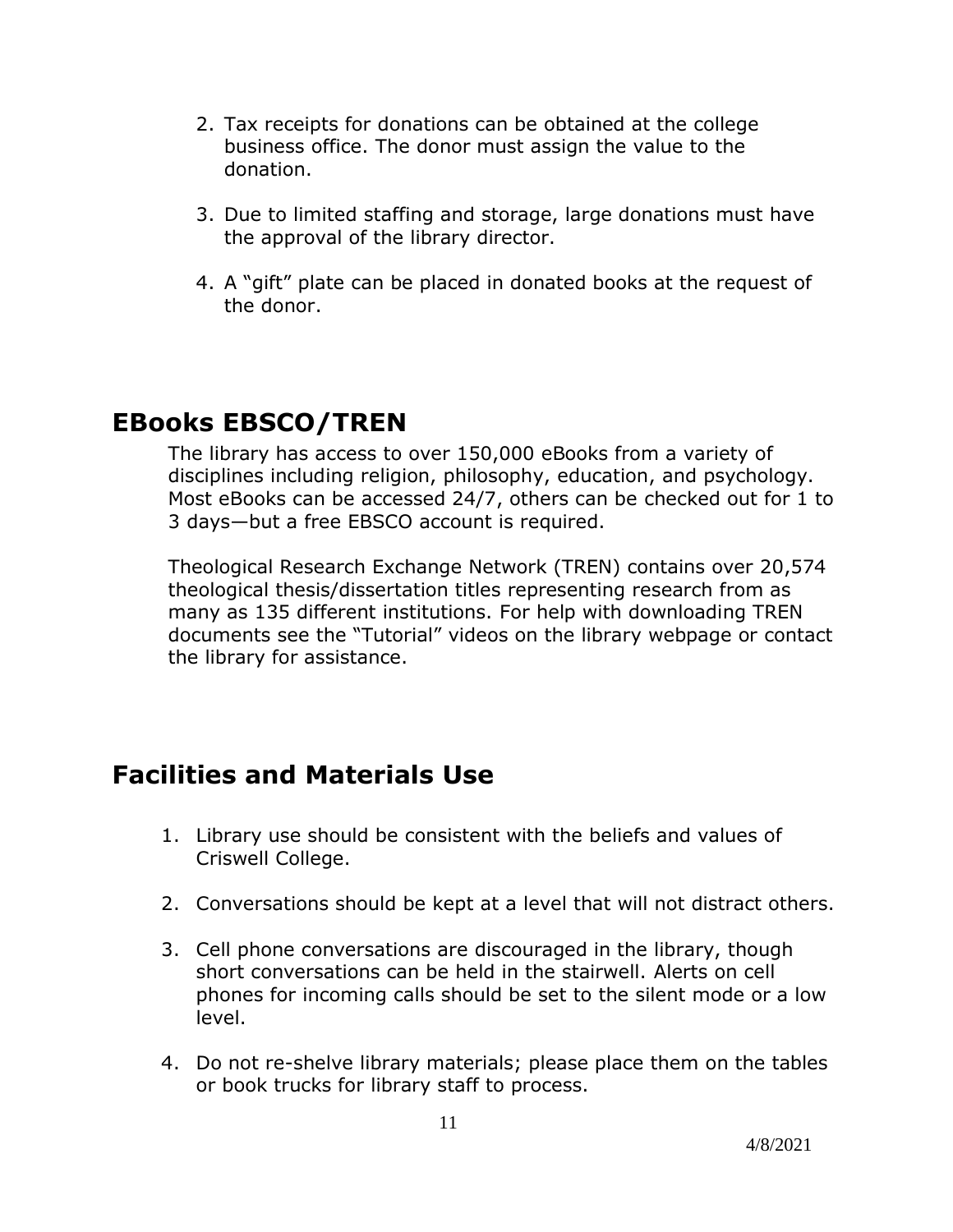- 5. Snacks and covered drinks are allowed in the library
- 6. Library catalog computers are for catalog searching only.
- 7. Writing or highlighting on library materials is not permitted.
- 8. All borrowed items should be used with care and returned in the same condition as when they were checked-out.
- 9. Areas between rolling stacks on the 1st floor should be checked before moving a stack.
- 10. Individuals under the age of 16 must be supervised by an adult.
- 11. Personal items should not be left unattended. The library is not responsible for personal unattended items.
- 12. Animals are not permitted in the library unless they are a service animal. (Exceptions are made for approved special events.)
- 13. Smoking is not permitted in the library, or anywhere on campus.
- 14. Report to the library staff any of the following: facility issues; broken/damaged materials, equipment, or furniture; any library usage violations.
- 15. Multiple library violations can result in patrons incurring fees/fines, and/or suspension of library privileges.

# **Fines**

- 1. There is a \$.25 per day late fee for general books, and a \$.50 per hour late fee for reserve books.
- 2. There is a \$25 processing fee for unreturned or damaged books plus any overdue fines, and the current price of the same or comparable book.
- 3. Fines can be paid by cash or check (payable to "Criswell College"). Debit or Credit cards can be used but must be processed at the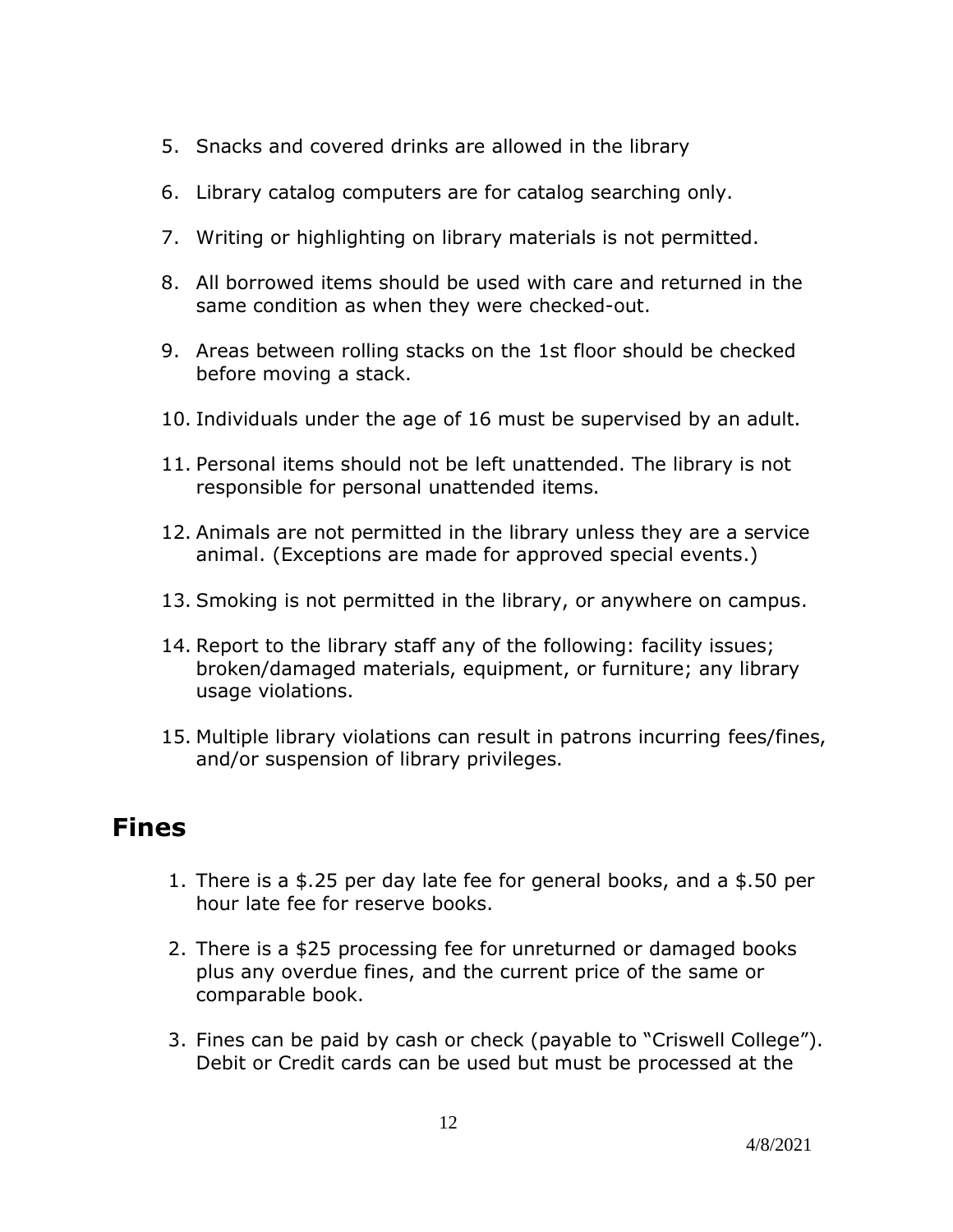Business Office. Fines can also be paid through the Student Portal payment link:

[https://www.criswell.edu/admissions/tuition-aid/student](https://www.criswell.edu/admissions/tuition-aid/student-accounts/pay-online/)[accounts/pay-online/](https://www.criswell.edu/admissions/tuition-aid/student-accounts/pay-online/)

Enter the amount and click on the drop-down bar to find the Library Books/Fines/Fees option. (\*low fine amounts are sometimes not accepted by the system. If an email is not received shortly after submitting the payment, it was not processed, and the fine will need to be paid in person.)

- 4. Students will not be able to register for classes, graduate or receive grades/transcripts until all fines are paid, including those incurred at other libraries through TexShare.
- 5. In general, library fines are not punitive, or a source of income for the library, but assessed to motivate patrons to return books as soon as possible so others can use them.

# **General Public Use**

Criswell College library is a private facility reserved primarily for Criswell College students, faculty and staff. Please note the following:

- 1. Use of the library facility is limited to members of the public needing to utilize the print collection for serious theological study.
- 2. A valid and current Texshare card from another library is required to borrow materials from the library.
- 3. Loitering is not allowed in the library.
- 4. Materials on the reserve shelf may not be borrowed.
- 5. Off-site access to subscribed e-resources is not permitted.
- 6. Holds on library materials are not permitted.
- 7. Interlibrary loan (ILL) services are not available.
- 8. Use of the library lab is not permitted.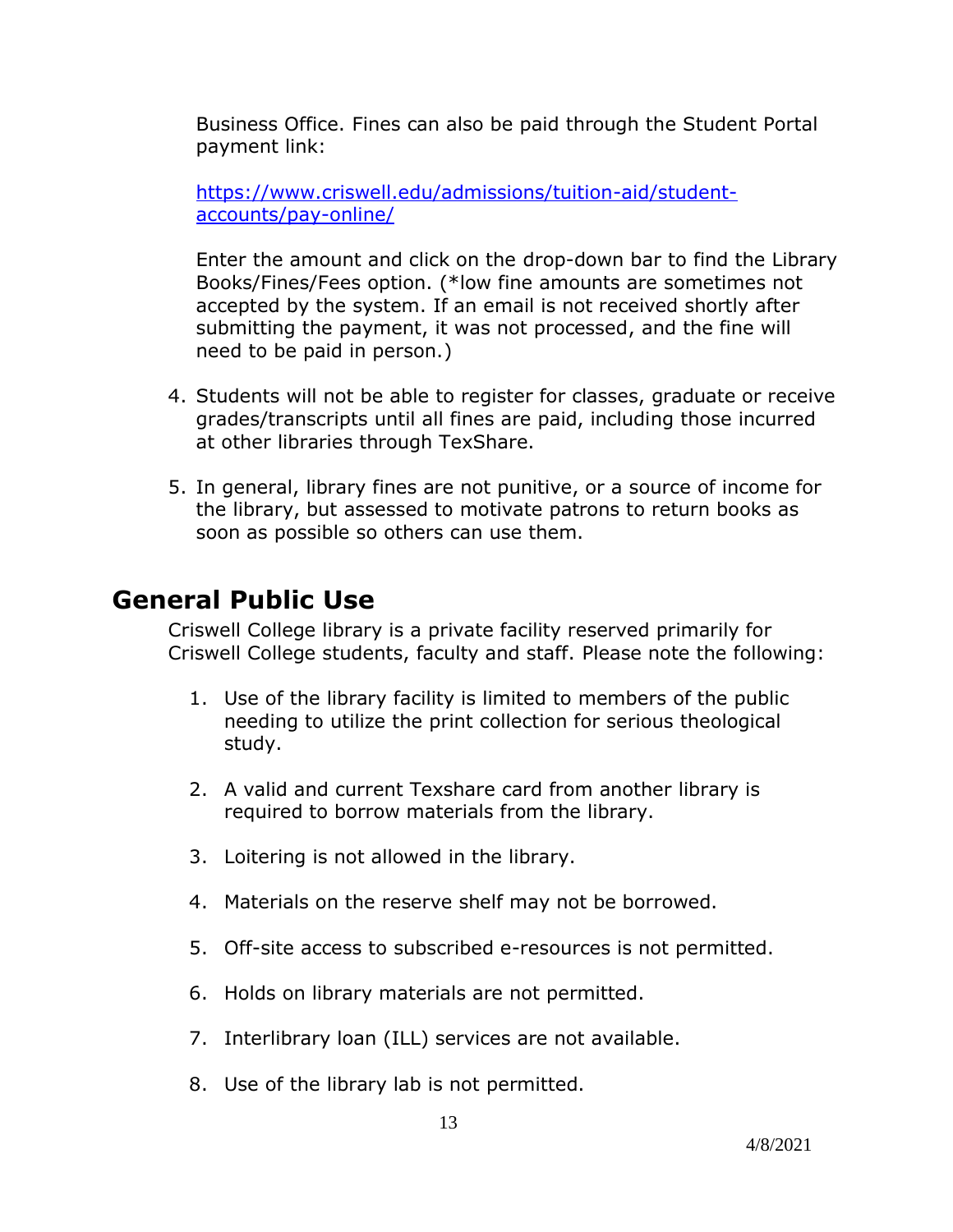- 9. Members of the general public unaccompanied by Criswell faculty/staff/students, and not borrowing library materials, must sign the visitor register at the service desk upon entering the library.
- 10. Library copiers are available for research purposes only.
- 11. Reference help is limited, and Criswell students and faculty take priority.
- 12. Study rooms are only available to student, faculty, and staff.
- 13. Library privileges can be revoked at the discretion of the library staff.

# **Group Study Rooms**

Rooms can be reserved at the service counter if necessary. Reservations require at least a one-hour notice, unless the room is empty, but no more than two weeks advance notice.

### **Study/Conference Rooms**

#### $1^{\text{st}}$  Floor

R.G. Lee Room – next to fireplace room

John A. Burns Room – across from bathrooms

J.M. Peck Room – large room near the middle of  $1<sup>st</sup>$  floor

2<sup>nd</sup> Floor

Media Room – in Reference area

3 rd Floor

T.A. Patterson Conference Room – east side of building (old counseling office)

Hutcherson Conference Room – west side of building (old rare books room)

Bryant Conference Room – facing Gaston Avenue (old chancellor's office)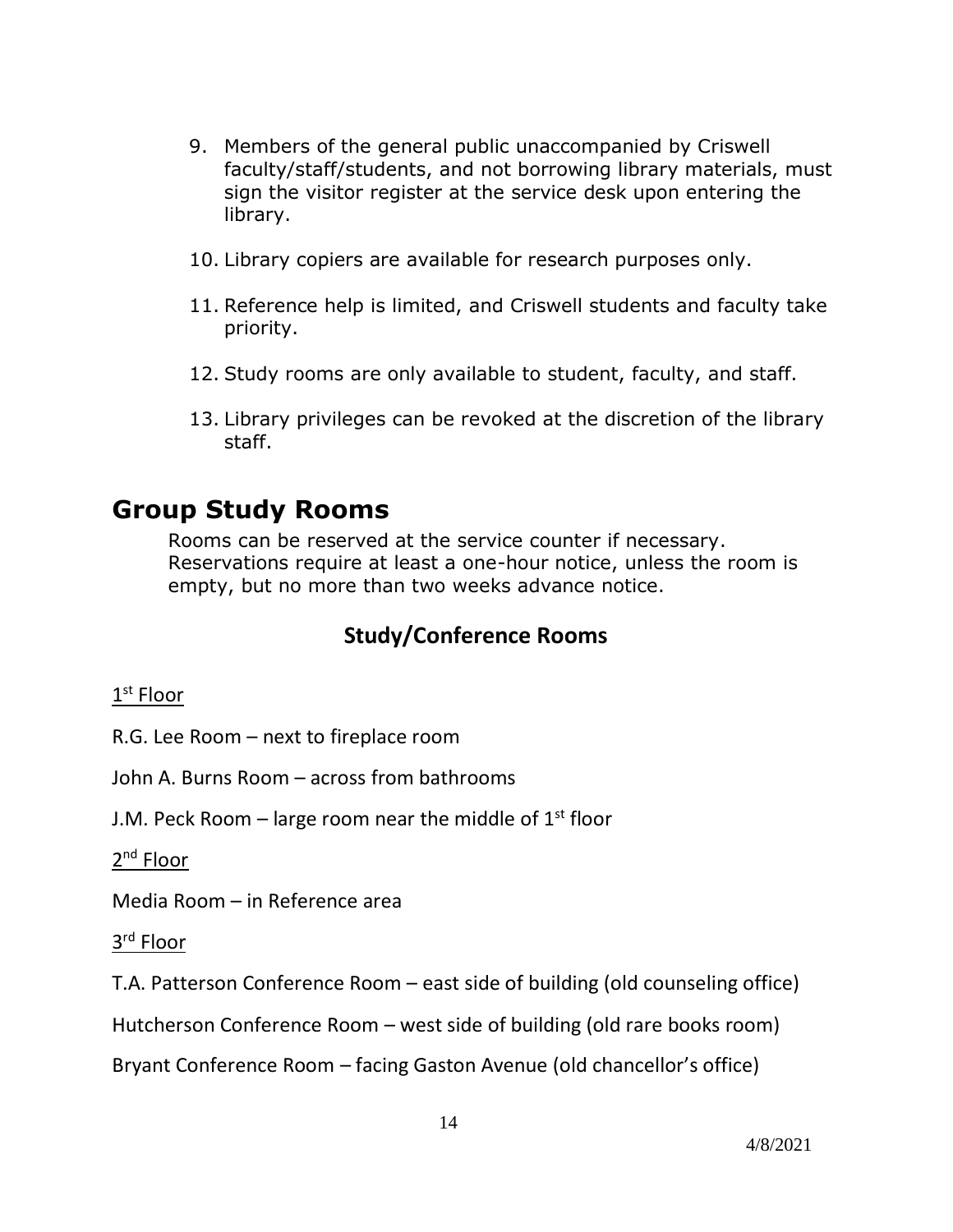# **Hours**

#### **Fall and Spring Semesters***\**

Monday, Tuesday, Wednesday, and Thursday: 7:30am - 10:00pm Friday: 7:30am - 5:00pm Saturday: 9:00am - 5:00pm Sunday: Closed

\*During the academic year, the library is closed from 11:00am - 12:00pm on Tuesdays and Thursdays for chapel.

#### **Winter/Summer Term Hours**

Monday - Friday: 8:00 a.m. - 4:00 p.m.

#### **Holiday schedule is posted online.**

<http://www.criswell.edu/academics/wallace-library/>

# **Interlibrary Loan (ILL)**

Students and faculty can borrow materials from other libraries through our Interlibrary Loan program. Go to the item in the catalog and click "Request Item," enter the required information and select submit. Notification will be sent by the library when the item arrives. For more help, contact the library or view the "Interlibrary Loan Request" video tutorial on the library website.

### **Instruction**

Library instruction tutorials, and a chat window are available during library hours for users to ask questions and receive a prompt reply. Additionally, each fall and spring semester the library offers two halfhour library research instruction sessions in the library. The session is announced in chapel, the library newsletter, and by an email sent to all graduate students. If a student is off campus or is not able to attend the library research session contact the library and the library staff will offer personal research assistance.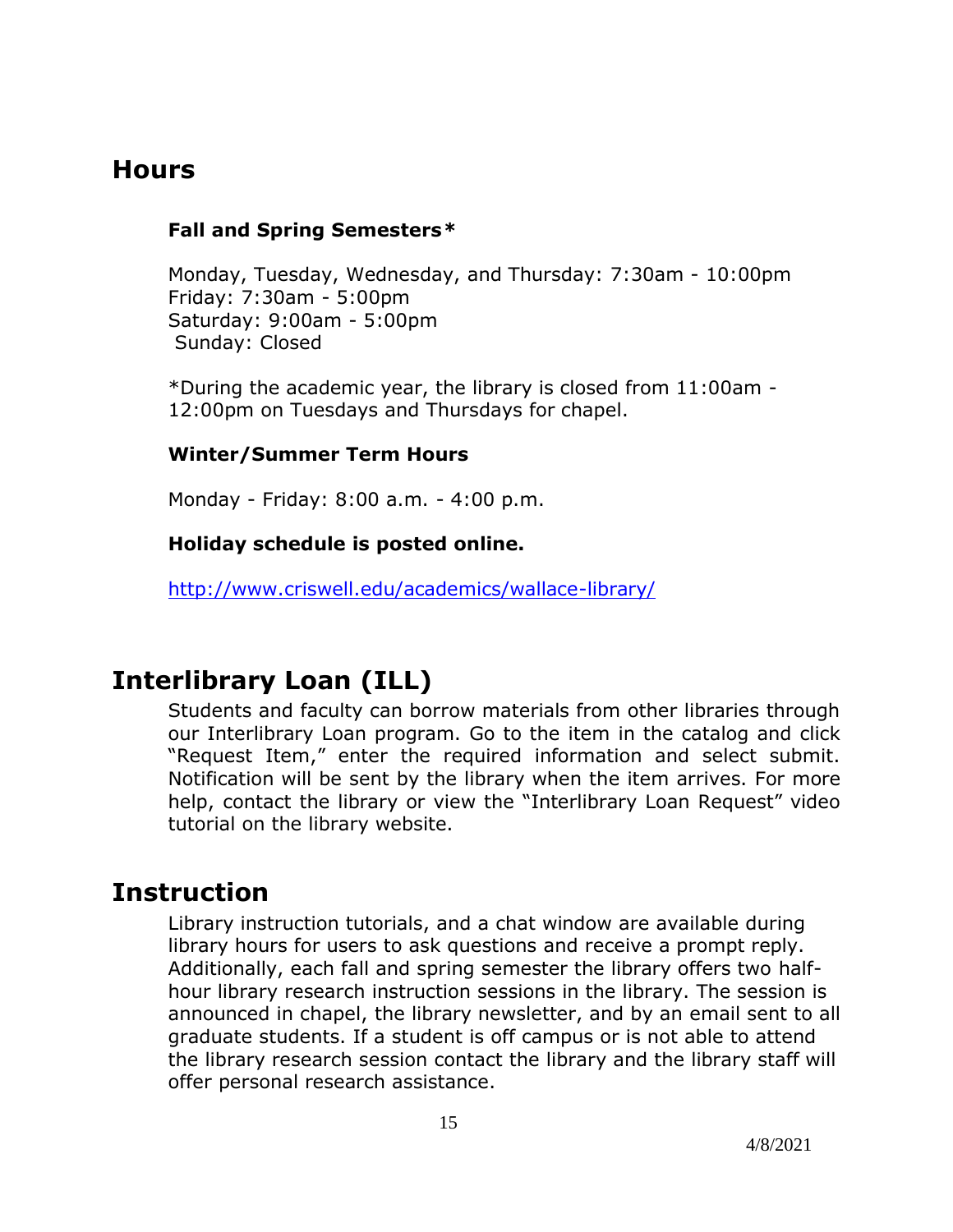# **Journals**

A list of the library's print and electronic journals can be found on the library's webpage. Journals can also be accessed through the catalog's A-Z list.

|                                   | ← 3 A https://cranel.on.worldcat.org/decovery   |                                                                                                                                                 |  |  |  | C Q search                                                                                                                                                                                                              |              | 合向<br>$\circ$                             | $\mathbf{L}$           | $\bullet$ |
|-----------------------------------|-------------------------------------------------|-------------------------------------------------------------------------------------------------------------------------------------------------|--|--|--|-------------------------------------------------------------------------------------------------------------------------------------------------------------------------------------------------------------------------|--------------|-------------------------------------------|------------------------|-----------|
| C Home G Google                   |                                                 |                                                                                                                                                 |  |  |  | Paycon   Payrol & H. C. QuestionPoint Logon @ Dalles, TX Interective. 7" TuDOT # Albert Holder @ anson.com Online S. @ Associated Baptist Pr   L. Baptist Press - News  La Bleckboard Learn @ OCLC WorldShare 5) Search |              |                                           |                        |           |
| <b>CRISWELL</b><br><b>COLLEGE</b> | <b>AR</b>                                       |                                                                                                                                                 |  |  |  |                                                                                                                                                                                                                         |              | Library Links v<br>A-Z List for ejournals |                        | Sign In   |
|                                   |                                                 |                                                                                                                                                 |  |  |  |                                                                                                                                                                                                                         | $\bullet$ Ch |                                           |                        |           |
|                                   |                                                 | Search Criswell College Library and beyond.                                                                                                     |  |  |  |                                                                                                                                                                                                                         |              |                                           |                        |           |
|                                   |                                                 |                                                                                                                                                 |  |  |  |                                                                                                                                                                                                                         |              |                                           |                        |           |
|                                   |                                                 |                                                                                                                                                 |  |  |  |                                                                                                                                                                                                                         |              |                                           |                        |           |
|                                   |                                                 |                                                                                                                                                 |  |  |  |                                                                                                                                                                                                                         |              |                                           |                        | Q         |
|                                   |                                                 |                                                                                                                                                 |  |  |  |                                                                                                                                                                                                                         |              |                                           | <b>Advanced Search</b> |           |
|                                   |                                                 |                                                                                                                                                 |  |  |  |                                                                                                                                                                                                                         |              |                                           |                        |           |
|                                   |                                                 |                                                                                                                                                 |  |  |  |                                                                                                                                                                                                                         |              |                                           |                        |           |
|                                   |                                                 |                                                                                                                                                 |  |  |  |                                                                                                                                                                                                                         |              |                                           |                        |           |
|                                   | Language:                                       | Ceština · Deutsch · English · Español · Francais · Italiano · Mãori · Nederlands · Português · Svenska · 日本語 · 한국어 · 中文(管体) · 中文(管理) · prenting |  |  |  |                                                                                                                                                                                                                         |              |                                           |                        |           |
|                                   | Copyright @ 2001-2016 OCLC.All rights reserved. |                                                                                                                                                 |  |  |  |                                                                                                                                                                                                                         |              |                                           |                        |           |
|                                   | Privacy Policy<br>Terms and Conditions          |                                                                                                                                                 |  |  |  |                                                                                                                                                                                                                         |              |                                           |                        |           |

For help with accessing archived print periodicals please contact the library staff. Periodicals cannot be checked-out, but print articles can be photocopied, within copyright boundaries.

# **Library Lockers**

Library lockers are available to Criswell students during semesters. The use of lockers shall be governed by the following requirements:

- 1. Only locks provided by the library may be used for securing lockers.
- 2. Library items must be checked out prior to being stored in lockers, and no reference materials are permitted in lockers.
- 3. The library staff reserves the right to search lockers at any time.
- 4. The library, or college, is not responsible for items stored in lockers.
- 5. Lockers must be cleared, and locks must be returned to the service desk after use or by the last day of each semester.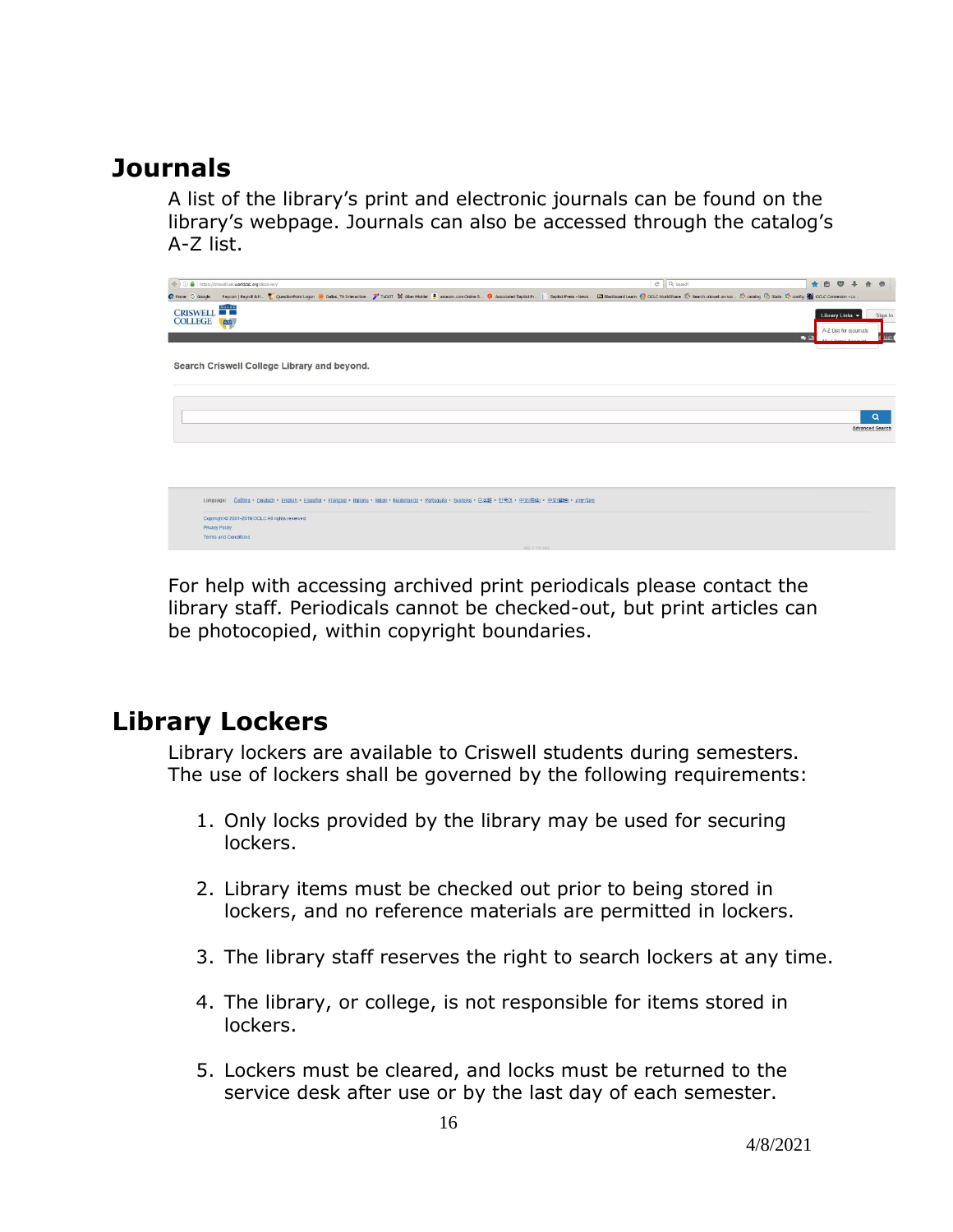6. A fee will be assessed to students for failing to return locks and/or for damage to lockers.

### **Media Room**

There is a media room located on the 2<sup>nd</sup> floor of the library for utilizing DVD/CD materials. Headphones are required when viewing media materials. The room is available for general study, but users will be asked to vacate if it is needed for media purposes.

# **New Books Shelf**

The New Books Shelf is on the 2<sup>nd</sup> floor main lobby area. These items are available to check-out at any time and have the same check-out period as others in the General collection.

# **Offsite Access**

Login information is required to access electronic items (articles, eBooks, etc.) from the library when accessing off campus. Contact the library by phone or email to get the current username and password. The login information is also available in Canvas in the "Criswell Student Training Course" under "Library Information."



ne to Wallace Library's online resources for Criswell College. If you need login information please email the library at library@criswell.edu or call 214-818-1348. You can also find the login information in Canvas in the "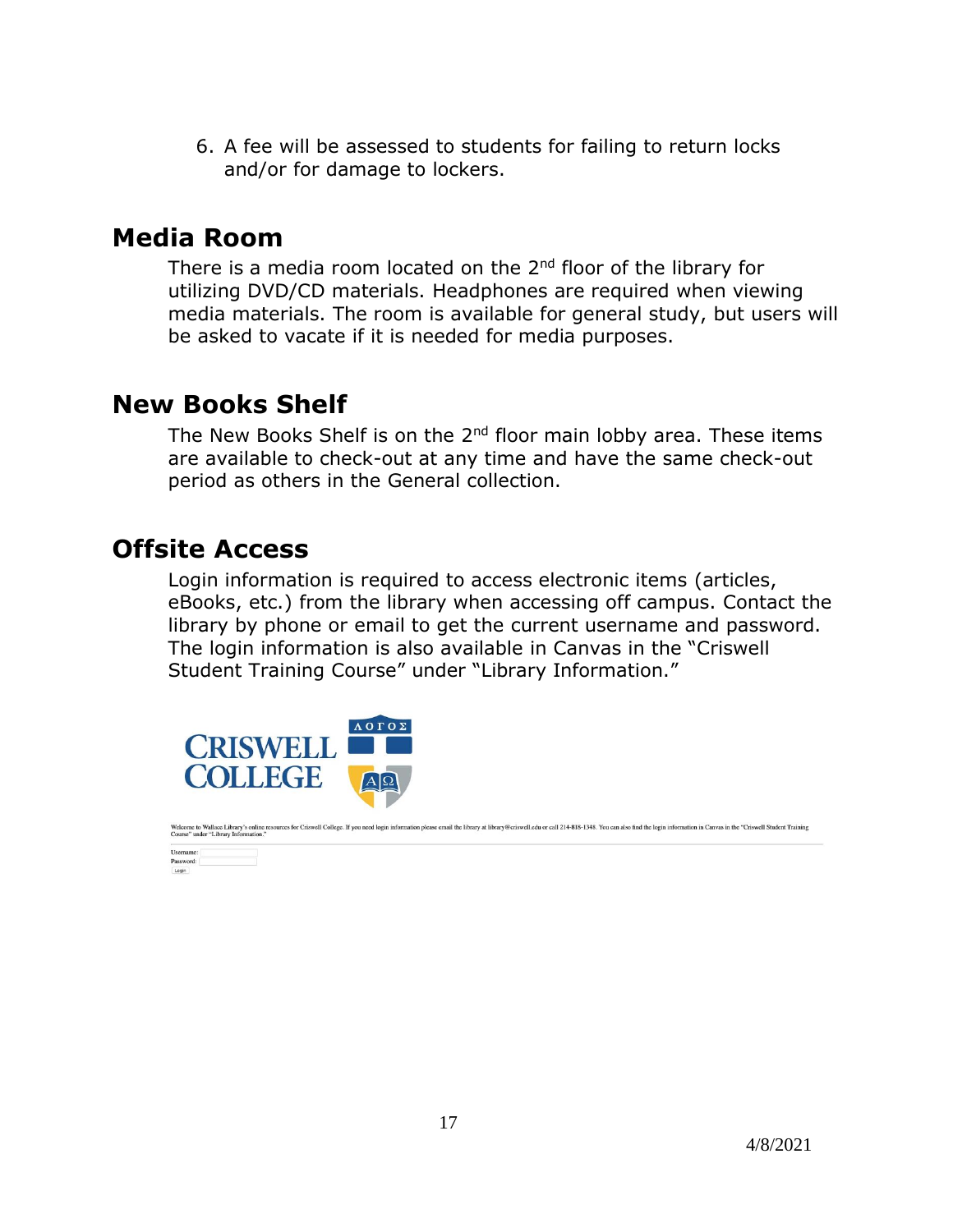# **Online Students**

Logon credentials are needed to access the library's eBooks and databases. Logon credentials can be obtained by contacting the library staff by phone or email. The information will be emailed to the student's college email address. The login information is also available in Canvas in the "Criswell Student Training Course" under "Library Information."

Library print materials can be mailed to online students.

Requests for materials received before 9:00 am will be mailed, or emailed, on that day; all other requests will be mailed or emailed on the next business day.

To request for an item/s to be mailed to your home, follow these instructions:

*Locate the item at criswell.on.worldcat.org (searching by the ISBN is advised). Once the item is selected, click "E-mail" at the top of the description for the item. In the "Email address(es)" box enter [library@criswell.edu](mailto:library@criswell.edu). In the "Subject" box enter "DER" In the "Message" box enter your full name and school email address. After entering all information click "Email record".* 

Postal charges are paid by students through the Student Portal payment link:

[https://www.criswell.edu/admissions/tuition-aid/student](https://www.criswell.edu/admissions/tuition-aid/student-accounts/pay-online/)[accounts/pay-online/](https://www.criswell.edu/admissions/tuition-aid/student-accounts/pay-online/)

Enter the exact amount of postage cost. Click on the drop-down bar to find the Library Books/Fines/Fees option and in the comments section write "postage paid for library books." The materials are mailed at a library rate, and according to the USPS, mailing time takes between 2 and 8 days. Students are also responsible for mailing costs to return materials to the library. Returning materials with a mail service that insures and tracks mailed items is advised. Checkout polices and fines are the same as on-campus students. Journal articles will be sent via email to the student's college email address.

Library materials in the reserve, reference, journals, and archives shelving locations cannot be mailed to students.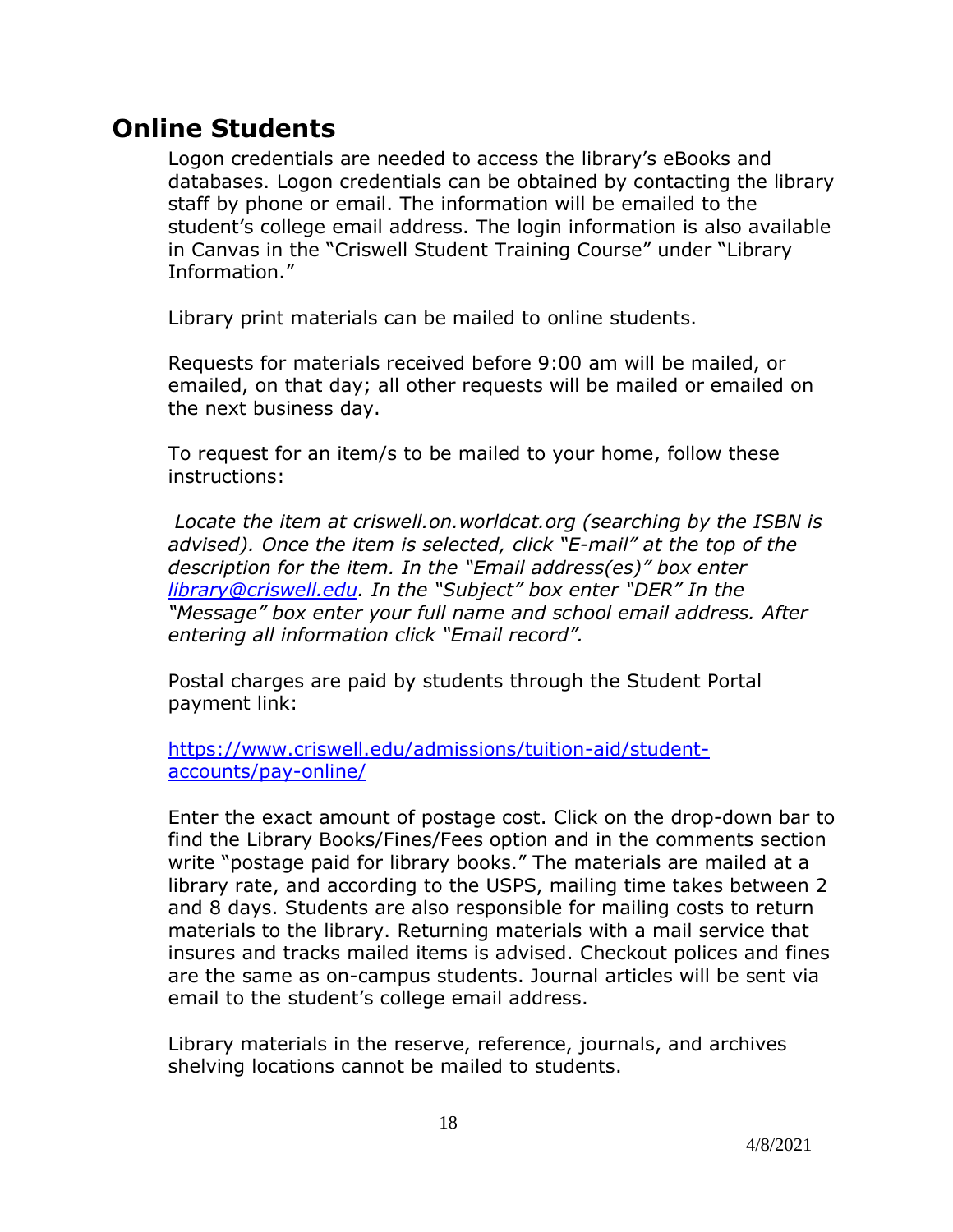Interlibrary Loan (ILL) services are not available to online students, except for articles, but ILL can be accessed through a local public library.

Library and research assistance are available by email or phone Monday – Friday 8:00am-4:00pm CST

# **Patron Account**

Students, Faculty and TexShare patrons can access their library account to review their holdings, renew books, view fines, or create search lists. If accessing your account for the first time, please contact the library for assistance.

|                 | $C^t$ Q Search<br>https://criswel.on.worldcat.org/discovery                                                                                                                                                      |               | ★自 ◎ → 合               | $\Theta$               |  |
|-----------------|------------------------------------------------------------------------------------------------------------------------------------------------------------------------------------------------------------------|---------------|------------------------|------------------------|--|
| C Home G Google | Paycom   Payrol & H. (   QuestorPoint Logon ● Dalles, TX Interactive ア TxDOT 某 Albert Notive & amazon.com Online S ● Associated Baptist Pr   Baptist Press - News    Baddoord Learn @ OCLC WorldShare 5 Search c |               |                        |                        |  |
| <b>CRISWELL</b> |                                                                                                                                                                                                                  |               |                        |                        |  |
| <b>COLLEGE</b>  |                                                                                                                                                                                                                  |               |                        |                        |  |
|                 |                                                                                                                                                                                                                  | $\bullet$ Cha | A-Z List for ejournals | ly List                |  |
|                 |                                                                                                                                                                                                                  |               | My Library Account     |                        |  |
|                 |                                                                                                                                                                                                                  |               |                        |                        |  |
|                 | Search Criswell College Library and beyond.                                                                                                                                                                      |               |                        |                        |  |
|                 |                                                                                                                                                                                                                  |               |                        |                        |  |
|                 |                                                                                                                                                                                                                  |               |                        |                        |  |
|                 |                                                                                                                                                                                                                  |               |                        |                        |  |
|                 |                                                                                                                                                                                                                  |               |                        | Q                      |  |
|                 |                                                                                                                                                                                                                  |               |                        | <b>Advanced Search</b> |  |
|                 |                                                                                                                                                                                                                  |               |                        |                        |  |
|                 |                                                                                                                                                                                                                  |               |                        |                        |  |
|                 |                                                                                                                                                                                                                  |               |                        |                        |  |
|                 |                                                                                                                                                                                                                  |               |                        |                        |  |
|                 |                                                                                                                                                                                                                  |               |                        |                        |  |
|                 | Language: Čeština · Deutsch · English · Español · Francais · Italiano · Máori · Nederlands · Português · Svenska · 日本語 · 한국어 · 中文(簡体) · 中文(簡略) · antrilling                                                      |               |                        |                        |  |
|                 | Copyright @ 2001-2016 OCLC.All rights reserved.                                                                                                                                                                  |               |                        |                        |  |
|                 | Privacy Policy                                                                                                                                                                                                   |               |                        |                        |  |
|                 | Terms and Conditions                                                                                                                                                                                             |               |                        |                        |  |
|                 | REL-1.170.0-82                                                                                                                                                                                                   |               |                        |                        |  |

# **Reference**

The Reference area located on the main level contains general reference materials and Bible commentaries. This collection is restricted to use within the building.

General reference materials, identified by "REF" on a book's spine label, include dictionaries, atlases, encyclopedias, language tools, and handbooks for a broad spectrum of subjects.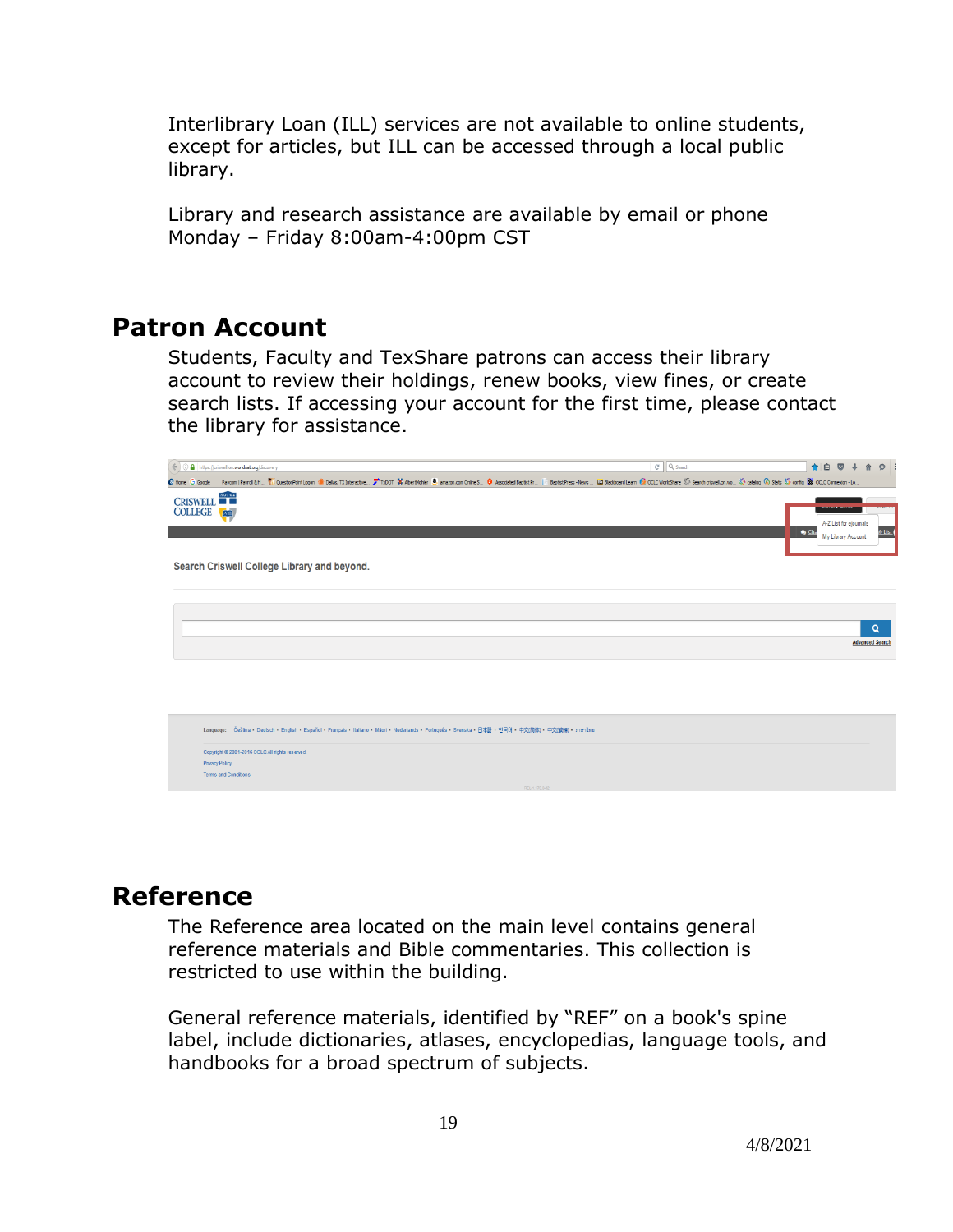The reference Bible commentary collection, identified by "B.C." on the spine label, is a collection of scholarly commentaries on the Old and New Testament. Most of these items are duplicated in the general collection.

# **Reserve Books/Textbooks**

Books reserved by faculty are shelved behind the service desk. Most of the books are course textbooks. Textbooks that have new editions each year are usually not purchased by the library. The library is not responsible for providing textbooks but for supporting the general curriculum of the college. Please note the following:

- 1. Reserved books can be checked-out for only 2 hours.
- 2. Reserved books can be renewed if they have not been requested by someone else.
- 3. There is a \$.50 per hour fee for overdue reserved books.
- 4. There are no holds on reserve books.
- 5. Reserve books can be checked out after the end of the semester due date but must remain in the library.

# **TexShare**

TexShare is a state-wide program allowing patrons of one library to borrow from another library in Texas. Criswell College is a member along with most other academic and public libraries in the area. Criswell students wanting to borrow materials from other libraries may request a TexShare card from Wallace Library and complete an application. The public and Criswell alumni can apply for a TexShare card at their local public library to borrow books from Wallace Library.

#### **General Rules for Receiving a TexShare Card**

- 1. Students must be in good standing to receive a TexShare card from Wallace Library.
- 2. TexShare cards expire at the end of the semester in which they are issued.